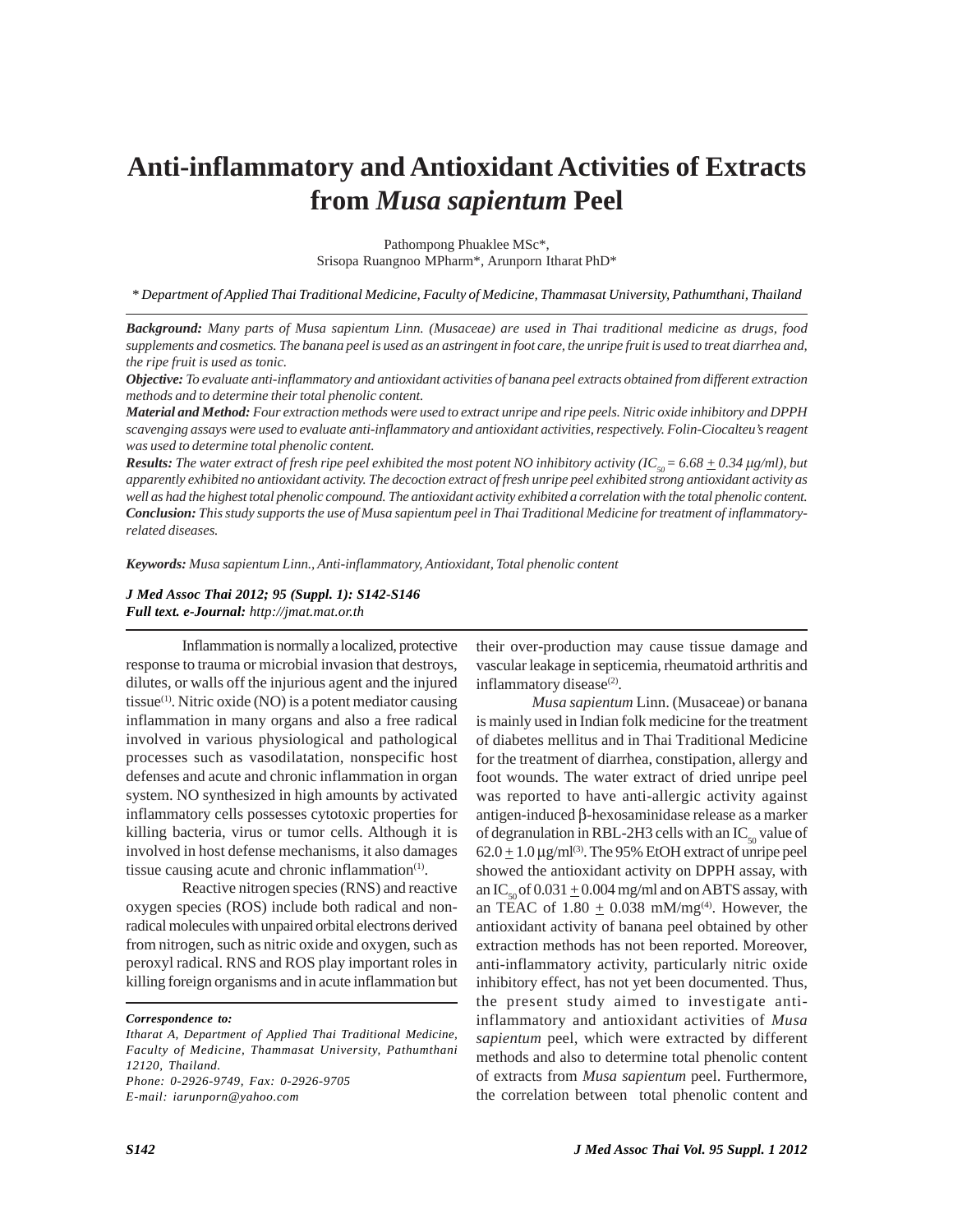antioxidant activity of *Musa sapientum* peel extracts was also studied. These results should promote waste product from banana peel to be used as health products.

## **Material and Method**

### *Reagents*

#### *Animal cell lines and Reagents*

RAW 264.7 murine macrophage leukemia cell lines were established and kindly provided by Assoc. Prof. Dr. Supinya Tewtrakul, Department of Pharmacognosy and Pharmaceutical Botany, Faculty of Pharmaceutical Sciences, Prince of Songkla University, Thailand. RPMI Medium 1640 (RPMI 1640) powder with L-glutamine, Fetal Bovine Serum (FBS), Penicillin-Streptomycin (P/S), trypsin-EDTA and trypan blue were purchased from Gibco, USA. Phosphate Buffer Saline (PBS) was from Amresco (USA); sodium bicarbonate was from BDH; England, lipopolysaccharide (LPS, from *Escherichia coli*) and 3-(4, 5-dimethyl-2-thiazolyl)-2,5-diphenyl-2*H*tetrazolium bromide (MTT) were from Sigma. DPPH and BHT were from Fluka, and other chemicals were from Sigma and Merck.

#### *Plant material and extraction*

The fruit of *Musa sapientum* Linn. was collected from Nakornrachasima province in Thailand on May 2010. The fresh unripe and ripe peels were cut separately into small pieces and divided into two parts. One part of each peel type was dried as a dried sample by hot air oven at 50°C and crushed into fine powder. The other part was used as a fresh sample. Fresh and dried ripe and unripe peels were extracted by four methods such as maceration in 95% Ethanol, 50% Ethanol, decoction and soaking in water. For two maceration methods, the fresh and dried parts of each banana peel type were extracted with maceration in 95% Ethanol or 50% Ethanol for three days at room temperature, filtrated and concentrated by rotary evaporator. The obtained semisolid extracts were kept in a refrigerator at -20°C for further use. For a decoction method, the fresh and dried parts of banana were boiled for 15 minutes, filtrated and dried by lyophilizer. For a method of soaking in water, the fresh and dried parts of banana were soaked in water at room temperature, for 24 hours, filtrated and dried by lyophilizer to obtain water extract.

#### *Assay for NO inhibitory effect and cytotoxicity test in RAW 264.7 cells*

Inhibitory effect on NO production by Mouse

Macrophage Leukemia-like RAW 264.7 cells was evaluated using a modified method, as previously reported<sup>(5)</sup>. RAW 264.7 cell line was cultured in RPMI medium supplemented with 10% fetal bovine serum (FBS), penicillin (100 units/ml) and streptomycin (100 μg/ml). The cells were seeded in 96-well plate (cell concentration 1 x  $10^5$  cells/well) and incubated in  $CO_2$ incubator at 37°C for 1 hour. 100 μl/well of RPMI medium containing 5 μg/ml of LPS was added into control and sample wells, whereas only RPMI medium was added into a blank well. 100 μl per well of different sample concentrations (1-100 μg/ml) was added into sample wells and their corresponding blank sample wells. Then cells were incubated at 37°C for 48 hours. Supernatant (100 μl) was added in another 96-well plate followed by the addition of 100 μl per well of Griess reagent. The color was detected at a wavelength of 570 nm.

Cytotoxicity was also determined using the MTT method. After 48 hours incubation with the test samples, MTT solution (10  $\mu$ l, 5 mg/ml in PBS) was added to the wells and incubated at 37°C for 2 hours. The medium was removed, and isopropanol containing 0.04 M HCl was then added to dissolve the formazan production in the cells. The formazan solution was measured with a microplate reader at 570 nm. The test sample was considered to be cytotoxic when the optical density of the sample-treated group was less than 70- 80% of that in the control (vehicle-treated) group. Indomethacin was used as positive controls. Inhibition (%) was calculated and  $IC_{50}$  values were calculated from the Prism program.

#### *DPPH radical scavenging activity*

Antioxidant activity was determined using DPPH assay, according to the modified method of Yamasaki et al  $(1994)^{(6)}$ . The ethanolic extracts were mixed with ethanol and the water extracts were mixed with water to prepare the tested solutions with different concentrations (1-100 μg/ml). DPPH was dissolved in absolute ethanol and mixed with a certain amount of the ethanolic and water tested solutions. The solution was adjusted to a final DPPH concentration of 100 μM. The mixture was left to stand for 30 min in the dark at room temperature. Then the decrease in absorbance due to DPPH was measured at 520 nm using a microplate reader. The antioxidant activity of each extract was expressed as  $EC_{50} (\mu g/ml)$ .

#### *Total phenolic content*

Total phenolic contents (TP) of the fruit extracts were determined using Folin-Ciocalteu's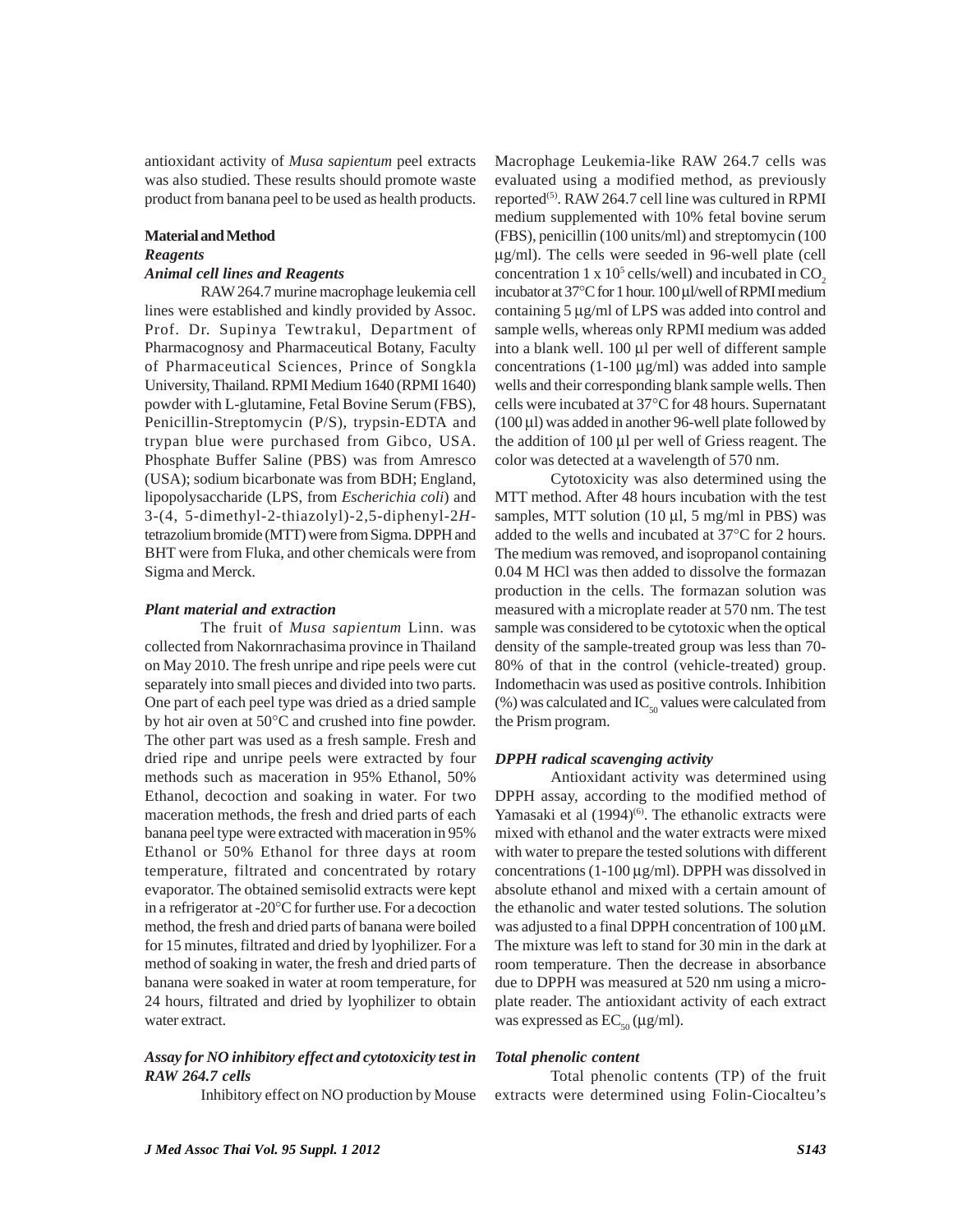method which was described by Miliauskus  $(2004)^{(7)}$ . 20 μl of extract solution was mixed with 100 μl of Folin-Ciocalteu's reagent. The reagent was pre-diluted, 10 times, with distilled water. After standing for 5 min at room temperature,  $80 \mu l$  of (7.5% w/v) sodium carbonate solution was added. The solutions were mixed and allowed to stand for 30 minutes at room temperature. Then, the absorbance was measured at 765 nm, using a microplate reader. A calibration curve was prepared, using a standard solution of gallic acid (5, 10, 20, 40, 60, 80 and 100  $\mu$ g/ml,  $r^2 = 0.9997$ ). Results were expressed on weight basis as mg gallic acid equivalents/g of sample.

#### **Results and Discussion** *The yield of extracts*

Table 1 shows the percent yield of fresh and dried peel extracts. The highest (31.98%) and lowest (0.86%) yields of extraction were obtained from the dried ripe peel in decoction extract and fresh unripe in 95% EtOH, respectively.

#### *Anti-inflammatory activity by NO inhibitory effect and cytotoxicity test in RAW 264.7 cells*

Water extract of fresh ripe peel exhibited the most potent NO-inhibitory activity with an  $IC_{50}$  value of  $6.68 \pm 0.34$  µg/ml, followed by 95% EtOH extract of dried unripe peel (IC<sub>50</sub> = 36.62  $\pm$  3.68 µg/ml) and 50% EtOH extract of dried ripe peel (IC<sub>50</sub> = 54.69  $\pm$  1.71 μg/ml), respectively (Table 1). The cytotoxic effects of all extracts were also determined using the MTT assay. All concentrations of banana peel extracts showed no cytotoxicity or more than 70% viable cells were detected except at a concentration of 100 μg/ml of water extract of fresh ripe peel. Interestingly, water extract of fresh ripe peel showed higher NO-inhibitory activity ( $IC_{50}$  =  $6.68 \pm 0.34$  µg/ml) than indomethacin as positive control  $(IC_{50} = 20.32 \pm 3.68 \,\mu\text{g/ml})$ . Therefore, such extract has a high potential as an anti-inflammatory agent.

#### *Antioxidant activity by DPPH radical-scavenging activity*

The  $EC_{50}$  values of banana peel extracts are shown in Table 1. The 50% ethanolic extract of dried unripe peel displayed the highest antioxidant activity, with an EC<sub>50</sub> of 7.33  $\pm$  0.55 µg/ml, followed by the decoction extract of fresh unripe peel and 95% ethanolic extract of dried unripe peel, with EC<sub>50</sub> values of 7.81  $\pm$ 0.62 and  $13.92 \pm 0.21 \,\mu g/ml$ , respectively. In this study, 95% ethanolic extract of dried unripe peel exhibited better antioxidant activity than that in a previous

| Banana part<br><b>Ised</b> | extraction<br>Solvent                                                                    | % Yield                                                     |                                                           | IC <sub>so</sub> of NO inhibitory<br>activity (IC <sub>so</sub> $\pm$ SEM, $\mu$ g/ml)                            |                                                                                                                                                      | EC <sub>50</sub> values of DPPH radical<br>$\text{ECC}_{s_0} \pm \text{SEM}$ , $\mu\text{g/ml}$ )<br>scavenging activity |                                                                                                                                                        | Total phenolic content<br>(mg GAE/g)                                                                                                                                |                                                                                                                                                                                              | Coefficient between<br>and antioxidant<br>activity                | total phenolic content                                             |
|----------------------------|------------------------------------------------------------------------------------------|-------------------------------------------------------------|-----------------------------------------------------------|-------------------------------------------------------------------------------------------------------------------|------------------------------------------------------------------------------------------------------------------------------------------------------|--------------------------------------------------------------------------------------------------------------------------|--------------------------------------------------------------------------------------------------------------------------------------------------------|---------------------------------------------------------------------------------------------------------------------------------------------------------------------|----------------------------------------------------------------------------------------------------------------------------------------------------------------------------------------------|-------------------------------------------------------------------|--------------------------------------------------------------------|
|                            |                                                                                          | Fresh                                                       | banana banana<br>Dried                                    | banana<br>Fresh                                                                                                   | banana<br>Dried                                                                                                                                      | banana<br>Fresh                                                                                                          | banana<br>Dried                                                                                                                                        | banana<br>Fresh                                                                                                                                                     | banana<br>Dried                                                                                                                                                                              | banana<br>Fresh                                                   | banana<br>Dried                                                    |
| Inripe peel<br>tipe peel   | HOB3%E<br>50%EtOH<br><b>Decoction</b><br><b>Decoction</b><br>HOIE%66<br>60%EtOH<br>Water | $1.86$<br>$0.86$<br>$0.39$<br>$0.69$<br>.32<br>0.03<br>3.41 | 11.35<br>11.38<br>19.04<br>19.04<br>1.70<br>8.33<br>22.33 | $80.35 \pm 2.86$<br>$78.80 \pm 1.54$<br>$74.67 \pm 2.48$<br>$6.68 \pm 0.34$<br>$\sim 100$<br>$\sim 100$<br>$>100$ | $72.82 \pm 3.04$<br>$\begin{array}{c} 36.62 \pm 3.68 \\ 73.52 \pm 2.41 \end{array}$<br>$54.69 \pm 1.71$<br>$\times$ 100<br>$>100$<br>$\frac{100}{ }$ | $\frac{36.76 \pm 1.66}{7.81 \pm 0.62}$<br>$19.90 \pm 1.74$<br>$>100$<br>$\frac{100}{ }$<br>$>100$<br>$>100$              | $51.23 \pm 4.37$<br>$\begin{array}{c} 27.55 \pm 3.10 \\ 77.51 \pm 0.85 \\ 13.92 \pm 0.21 \end{array}$<br>$32.08 \pm 1.07$<br>$7.33 \pm 0.55$<br>$>100$ | $.17.68 \pm 0.19$<br>$17.59 \pm 2.35$<br>$\begin{array}{c} 18.91 \pm 0.03 \\ 38.23 \pm 2.02 \end{array}$<br>$27.13 \pm 0.71$<br>$66.99 \pm 1.31$<br>$9.90 \pm 1.62$ | $55.48 \pm 1.55$<br>$52.34 \pm 0.63$<br>$\begin{array}{c} 45.91 \pm 1.09 \\ 26.56 \pm 1.18 \\ 72.65 \pm 2.96 \end{array}$<br>$\begin{array}{c} 49.97 \pm 0.83 \\ 27.36 \pm 0.71 \end{array}$ | $< 0.27$<br>0.19<br>(0.99)<br>${}< 0.38$<br>15.06<br>0.48<br>1.37 | $0.90$<br>$0.17$<br>$0.34$<br>$0.34$<br>$0.81$<br>$0.87$<br>$0.27$ |
|                            | <b>Nater</b>                                                                             |                                                             |                                                           | $\overline{100}$                                                                                                  | $\times$ 100                                                                                                                                         | $40.40 \pm 2.92$                                                                                                         | 44.19 $\pm$ 0.06                                                                                                                                       | $17.95 \pm 1.04$                                                                                                                                                    | $8.76 \pm 0.48$                                                                                                                                                                              | 0.44                                                              | 0.88                                                               |

**Table 1.** Percent yield, anti-inflammatory activity by NO inhibitory effect, EC<sub>50</sub> values of DPPH radical scavenging activity and total phenolic content of peel extracts from

Percent yield, anti-inflammatory activity by NO inhibitory effect, EC<sub>so</sub> values of DPPH radical scavenging activity and total phenolic content of peel extracts from

*Musa sapientum* Linn

Musa sapientum Linn

l'able 1.

Indomethacin  $20.32 \div 3.68$ 

ndomethacin

BHT

 ${\rm BHT} \atop 0.011 \times 10040$ 

 $1 + 3.68$ 

20.32

 $11.05 \pm 0.40$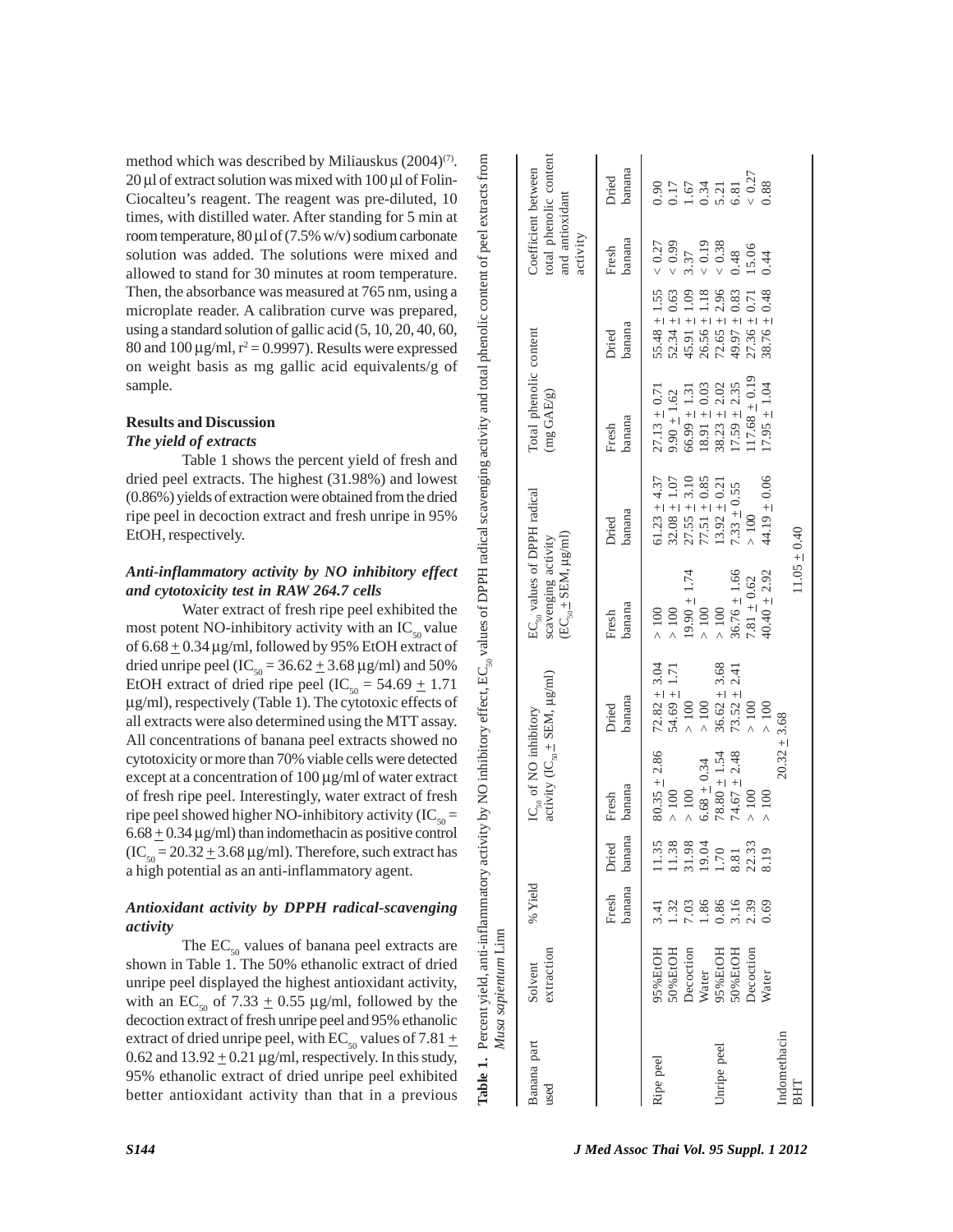report<sup>(4)</sup>. These results support that antioxidant agents are highly obtained from dried unripe peel using a maceration extraction. However, decoction of fresh of ripe and unripe peels are also used as natural antioxidant agents in health product.

#### *Total Phenolic content*

In addition to anti-inflammatory and antioxidant activities, total phenolic content of extracts from *Musa sapientum* peel, an active compound of antioxidant activity, was also determined.

The results of total phenolic content of banana peel extracts measured using Folin-Ciocalteu's method are shown in Table 1. The fresh banana extracts had their total phenolic contents in the range of 9.90 mg GAE/g to 117.68 mg GAE/g, while dried banana showed total phenolic contents in the range of 26.56 mg GAE/g to 72.65 mg GAE/g.

The fresh ripe and unripe banana by decoction showed the highest total phenolic content and these results were also related with the antioxidant activity. The antioxidant activity of decoction extract of dried unripe peel was dependent on polyphenol level. However, the coefficient between antioxidant values and total phenolic content showed in Table 1. The results showed that decoction method for unripe fresh banana also showed the highest value of relationship coefficient between total phenolic content and antioxidant capacity (15.06). The second value was maceration with 50% and 95% ethanol (6.81 and 5.21 respectively) of dried unripe banana peel. The results could explain that the boiling method with high temperature could extract phenolic compound from fresh unripe banana peel more than maceration and soaking in water and unripe banana peel will be source of phenolic content and antioxidant compound more than ripe banana peel. The boiling method can extract the tannin (as a phenolic group) from fresh banana peel more than ripe banana peel. The dried unripe peel was extracted by maceration method with 50% ethanol showed the highest antioxidant but the phenolic compound was extracted less than the boiling method. However, the results can concluded that unripe banana peel was a source antioxidant compound more than ripe banana peel.

#### **Conclusion**

The waste products especially fresh ripe and unripe banana peels obtained by a decoction method can be used as antioxidant agents. Also, these extracts had the highest total phenolic content and showed a good correlation with their antioxidant activity. In conclusion, the ripe and unripe peels from fresh banana obtained from a decoction method should be further investigated for health product development. In antiinflammatory study, the water extract of fresh ripe peel exhibited the most potent NO-inhibitory activity. However, this extract possessed low total phenolic content and low antioxidant activity. Accordingly, the present study supports the Thai Traditional Medicine use of *Musa sapientum* Linn. peel for treatment of inflammatory-related diseases.

#### **Acknowledgments**

This work was supported by the National Research University Project of Thailand Office of Higher Education Commission, Thammasat University and National Research Council of Thailand.

#### **Potential conflicts of interest**

None.

#### **References**

- 1. Gallin JI, Snyderman R. Inflammation: basic principles and clinical correlates. 3rd ed. Philadelphia: Lippincott Williams & Wilkins; 1999.
- 2. Rediske JJ, Koehne CF, Zhang B, Lotz M. The inducible production of nitric oxide by articular cell types. Osteoarthritis Cartilage 1994; 2: 199- 206.
- 3. Tewtrakul S, ItharatA, Thammaratwasik P, Ooraikul B. Anti-allergic and anti-microbial activities of some Thai crops. Songklanakarin J Sci Technol 2008; 30: 467-73.
- 4. Okonogi S, Duangrat C, Anuchpreeda S, Tachakittirungrod S, Chowwanapoonpohn S. Comparison of antioxidant capacities and cytotoxicities of certain fruit peels. Food Chem 2007; 103: 839-46.
- 5. TewtrakulS, Subhadhirasakul S. Effects of compounds from *Kaempferia parviflora* on nitric oxide, prostaglandin E2 and tumor necrosis factoralpha productions in RAW 264.7 macrophage cells. J Ethanopharmacol 2008; 120: 81-4.
- 6. Yamasaki K, Hashimoto A, Kokusenya Y, Miyamoto T, Sato T. Electrochemical method for estimating the antioxidative effects of methanol extract of crude drugs. Chem Pharm Bull 1994; 42: 1663-5.
- 7. Miliauskus G, Venskutonis PR, Van Beek TA. Screening of radical scavenging activity of some medicinal and aromatic plant extracts. Food Chem 2004; 85: 231-7.